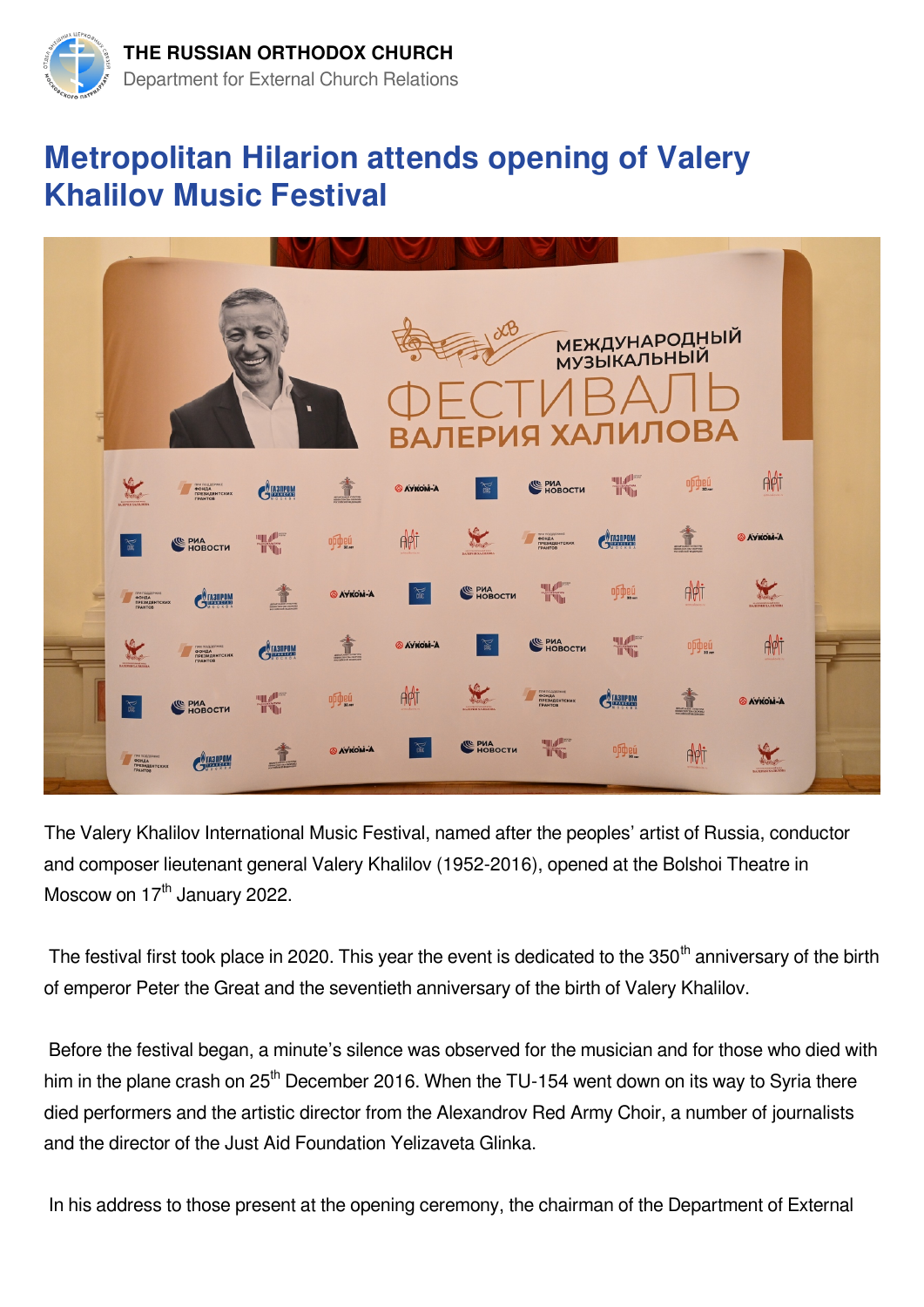Church Relations of the Moscow Patriarchate the metropolitan of Volokolamsk Hilarion stated: "Valery Khalilov was in many respects a remarkable man. He was a thorough professional as a hereditary military musician. I have direct experience of military music as I spent two years of my life on it during my army service. I know what it means to take part in parades as I was part of the mixed orchestra of the Moscow military garrison in four parades on Red Square and I recall what all this means. Each parade took two months to prepare for. Every day from early morning to mid-day, often under a downpour, sometimes in a strong wind, the preparation for the parade takes place and the main military conductor has to be in his place without fail. Valery Khalilov was the chief military conductor of Russia for many years and we were witnesses as to how he was able to conduct a huge thousand-strong orchestra. The precise hand movements which he used to so that this gigantic mass of people could perform the music has been fixed in our memories for all time."

 As metropolitan Hilarion noted, Valery Khalilov had a deep sense of music, and not only military music: he was both a composer and arranger of classical musical pieces. For example, he rearranged Bach's organ Passacaglia for orchestra.

 The metropolitan shared his personal reminiscences of conversing with Valery Khalilov. "I was fortunate to travel to the United States of America with him. He was the first person to perform my Christmas Oratorio," said metropolitan Hilarion. "Together with the defense ministry orchestra headed by Valery Khalilov and with the then culture minister Alexander Sokolov, we travelled to a number of cities in America. You should have seen how people greeting our army musicians, how our Russian choir, together with the Washington Boys' Choir, performed music under the baton of Valery Khalilov."

 The late composer was a believer, noted the metropolitan, who quoted him as saying: "I cannot understand how it is possible not to love the Church."

 "He loved the Church greatly. He spent much energy on propagating Russian music abroad. Valery Khalilov was a very pleasant and outgoing individual. All of us who knew him will recall this. We recall his energy, his smile, his remarkable eyes. We remember him as someone who never seemed to tire. He was always cheerful and full of energy. He radiated good spirits and those around him found this infectious," stated the metropolitan.

 He noted that the music at the international festival would be played in memory of Valery Khalilov and the musicians of the Red Army Choir who died in the plane crash in 2016. "May the Lord rest his soul and the souls of all those who perished with him, and we will always preserve within our hearts their eternal memory," said metropolitan Hilarion.

The first part of the concert was taken up by Rachmaninov's third symphony performed by the State